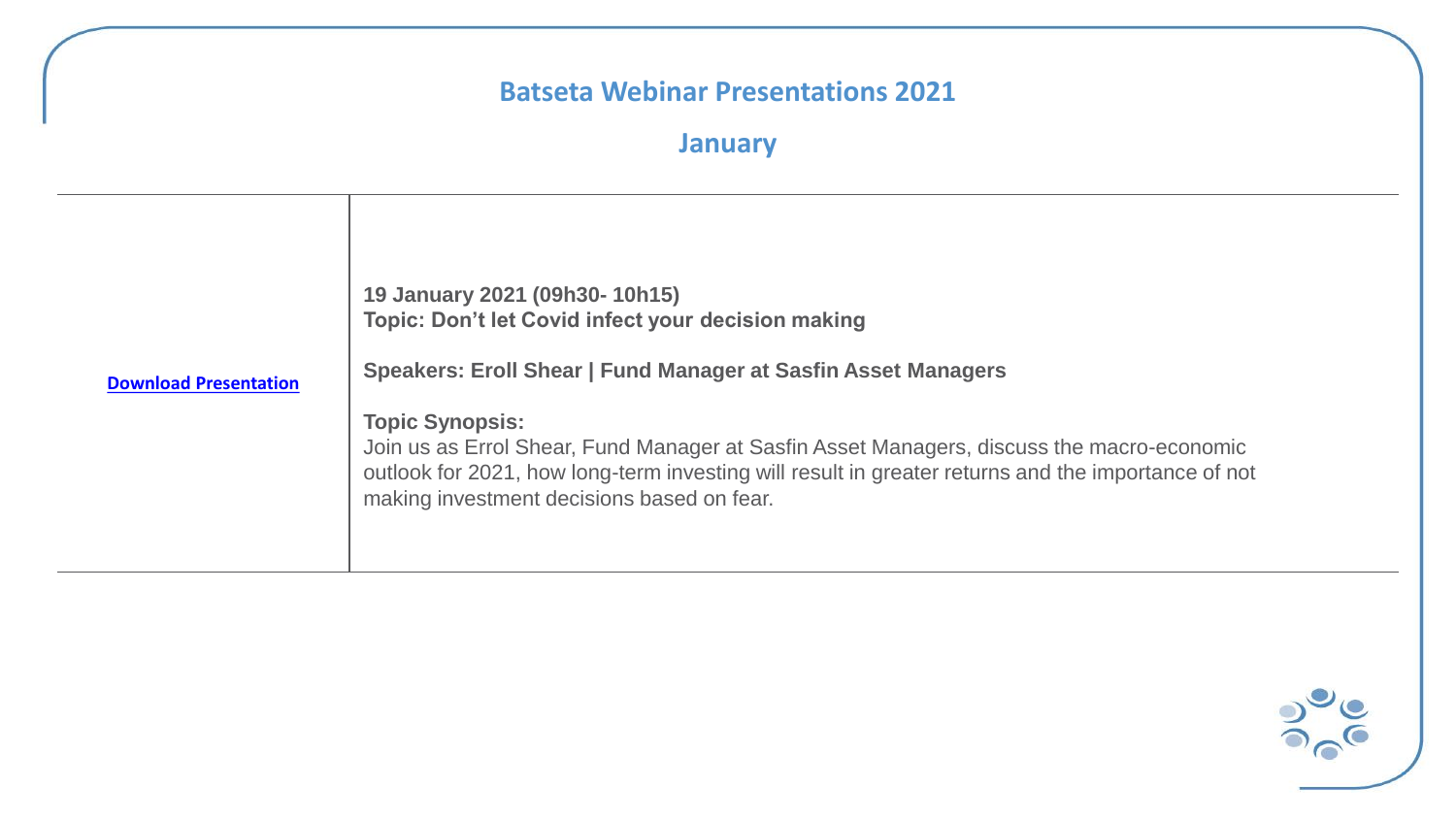# **February**

|                              | 23 February 2021 (09h30-10h15)<br>Topic   POPI Act: how retirement funds are affected by the changes made to the Act                                                                                                                                               |
|------------------------------|--------------------------------------------------------------------------------------------------------------------------------------------------------------------------------------------------------------------------------------------------------------------|
|                              | Speaker: Noelle Greeff   Senior Associate in Corporate and Commercial Department at Themis<br><b>Commercial Legal Advisors</b>                                                                                                                                     |
| <b>Download Presentation</b> | <b>Topic Summary</b><br>An outline of the responsibilities placed on an entity by<br>the Protection of Personal Information Act with specific<br>reference to compliance by retirement funds.                                                                      |
|                              | 23 February 2021 (10h45-11h30)<br>Topic: Using financial results to evaluate the sustainability of a business                                                                                                                                                      |
|                              | Speaker: Gustav Raubenheimer   Interim CEO of African Bank                                                                                                                                                                                                         |
| <b>Download Presentation</b> | <b>Topic Summary</b><br>We have invited African Bank's interim CEO Gustav<br>Raubenheimer to take us through their latest results<br>and address these key sustainability drivers, being:<br>• Profitability – current and future<br>• Liquidity and<br>• Solvency |
|                              |                                                                                                                                                                                                                                                                    |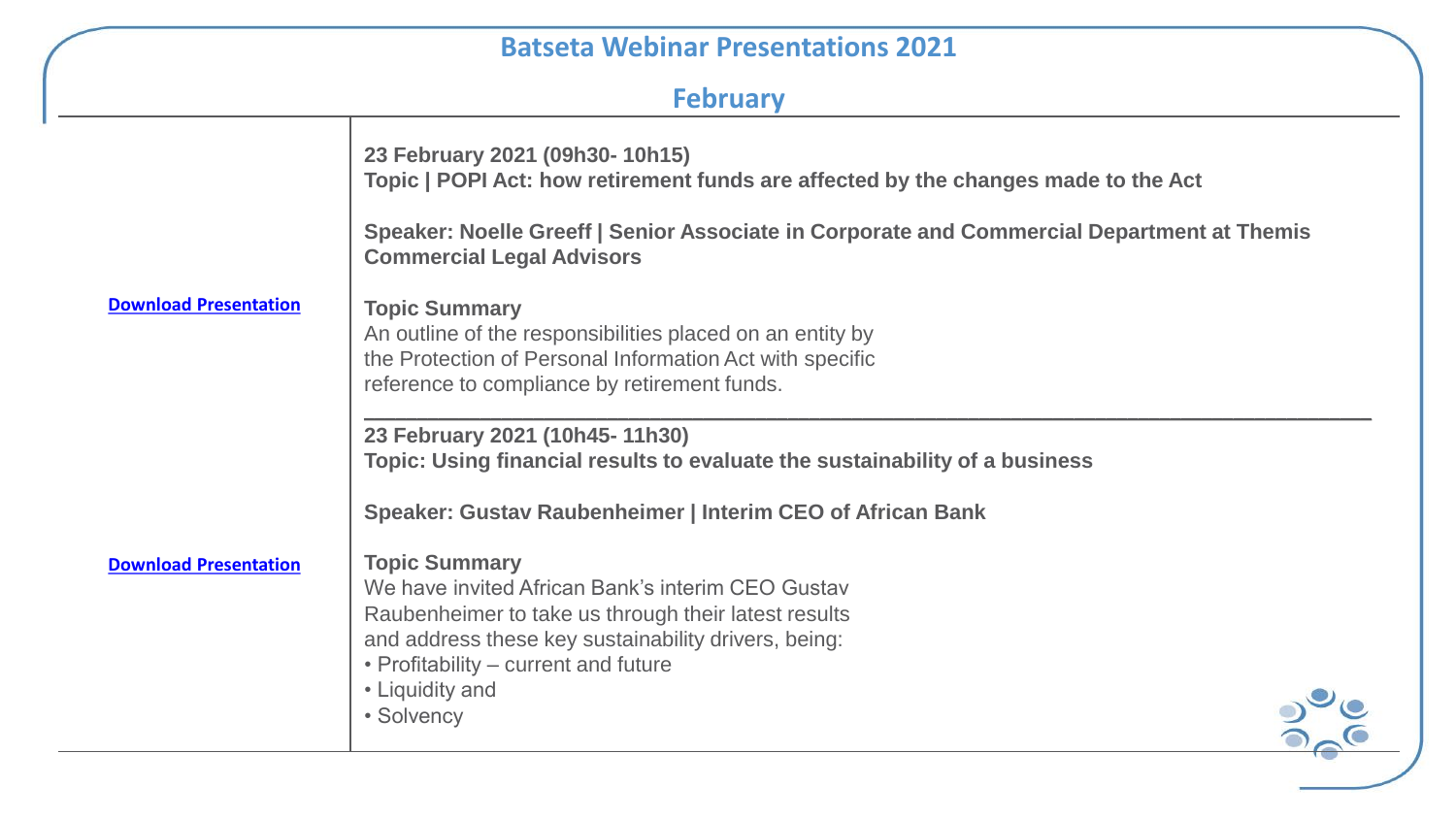**March**

|                              | 16 March 2021 (09h30-10h15)<br>Topic   A global perspective of the South African bond market                                                                                                                                                                   |
|------------------------------|----------------------------------------------------------------------------------------------------------------------------------------------------------------------------------------------------------------------------------------------------------------|
|                              | Speaker: Reza Ismail   Head of Bonds at Prescient Investment Management                                                                                                                                                                                        |
| <b>Download Presentation</b> | <b>Topic Summary</b>                                                                                                                                                                                                                                           |
|                              | Management, will discuss why the South African bond market is attractive for foreign investors and how an<br>increase in foreign flows can serve as a catalyst for higher returns. He further unpacks why South African<br>pension funds should stay invested. |
|                              | 16 March 2021 (10h45-11h30)<br>Topic   Should my retirement fund invest in private markets?                                                                                                                                                                    |
|                              |                                                                                                                                                                                                                                                                |
| <b>Download Presentation</b> | Speaker: Rory Ord   Head: Private Markets   27 four Investment Managers                                                                                                                                                                                        |
|                              | <b>Topic Summary</b>                                                                                                                                                                                                                                           |
|                              | Globally there has been a marked shift toward including significant private markets exposure in retirement                                                                                                                                                     |
|                              | funds, but South Africa has lagged this trend. Rory Ord, Head: Private Markets at 27four Investment<br>Managers will look at the questions retirement fund trustees should be asking to help to make this decision.                                            |
|                              |                                                                                                                                                                                                                                                                |

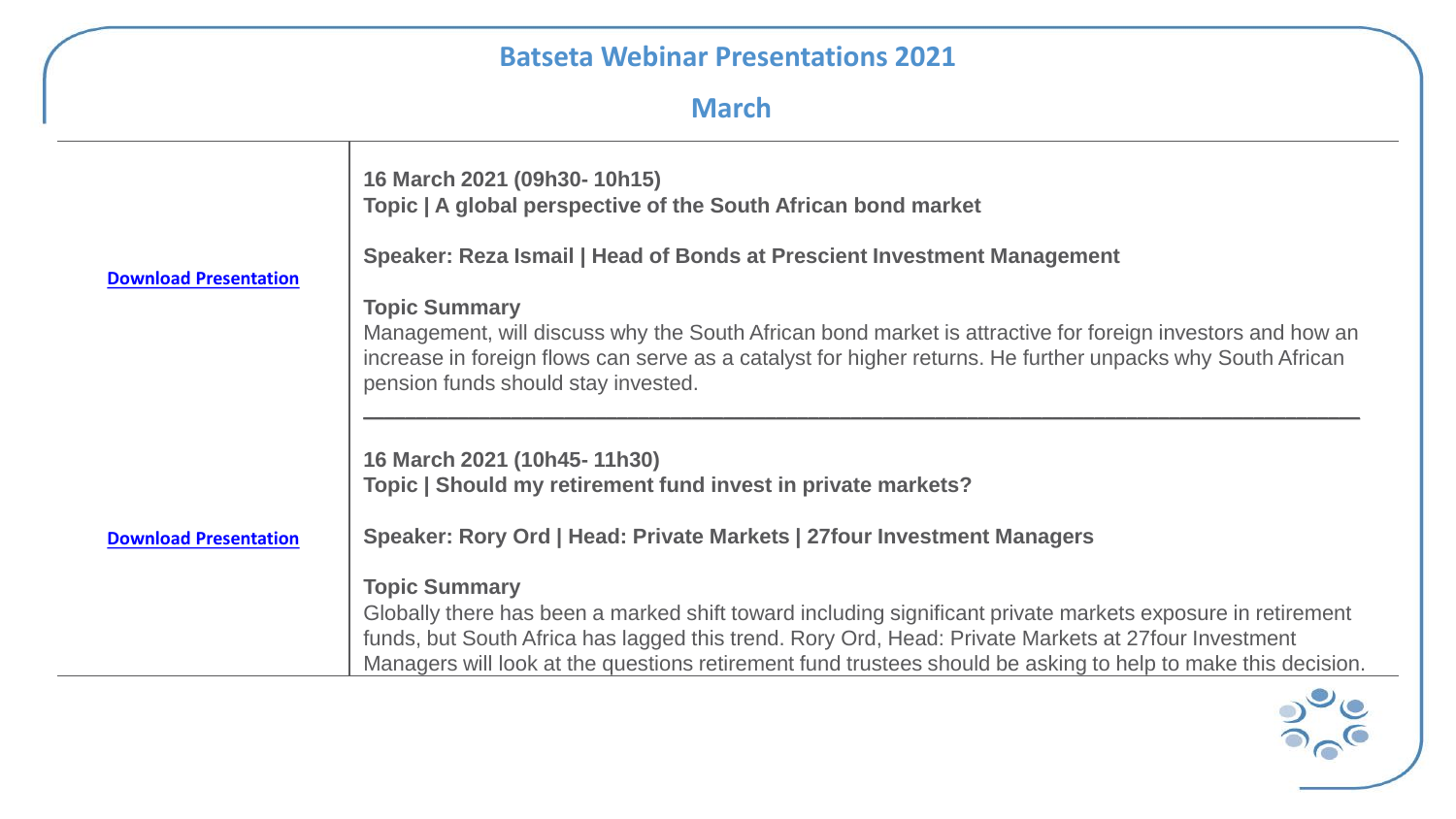|                                        | <b>Batseta Webinar Presentations 2021</b>                                                                                                                                                                                                                                                                                                                                                                                                                                                                                                                                                                                                                                                                                                                                                                   |
|----------------------------------------|-------------------------------------------------------------------------------------------------------------------------------------------------------------------------------------------------------------------------------------------------------------------------------------------------------------------------------------------------------------------------------------------------------------------------------------------------------------------------------------------------------------------------------------------------------------------------------------------------------------------------------------------------------------------------------------------------------------------------------------------------------------------------------------------------------------|
|                                        | <b>April</b>                                                                                                                                                                                                                                                                                                                                                                                                                                                                                                                                                                                                                                                                                                                                                                                                |
| <b>Download</b><br><b>Presentation</b> | 06 April 2021 (09h30-10h15)<br><b>Topic   Annuitisation</b><br>Speaker: Dolana Conco   Regional Executive at Alexander Forbes                                                                                                                                                                                                                                                                                                                                                                                                                                                                                                                                                                                                                                                                               |
| <b>Download</b><br><b>Presentation</b> | 06 April 2021 (10h30-11h30)<br><b>Topic: The Protection of Personal Information Act</b><br>Speaker: Nadine Mather   Head: Senior Associate at Bowmans Speaker: Deirdre Phillips   Partner at Bowmans                                                                                                                                                                                                                                                                                                                                                                                                                                                                                                                                                                                                        |
| <b>Download</b><br><b>Presentation</b> | 22 April 2021 (14h00-15h00)<br>Topic: B-BBEE Scorecard Reporting for Retirement Funds IThe Current Status and Compliance<br>Speakers: Anton van Geest   Transformation Strategist at Alternative Prosperity Advisory & Products<br>Speakers: Erosha Govender   Transformation Specialist and CEO at Alternative Prosperity Advisory & Products<br><b>Topic Summary:</b><br>B-BBEE Scorecard Reporting for Retirement Funds: The Current Status and Compliance<br>Retirement Funds are required, on a voluntary basis, to report on its B-BBEE Compliance in terms of the Financial Sector<br>Codes to the Financial Sector Transformation Council. Retirement Funds received a request to report to the FSTC<br>although still being voluntary. What should Retirement Funds do? And how should it be done? |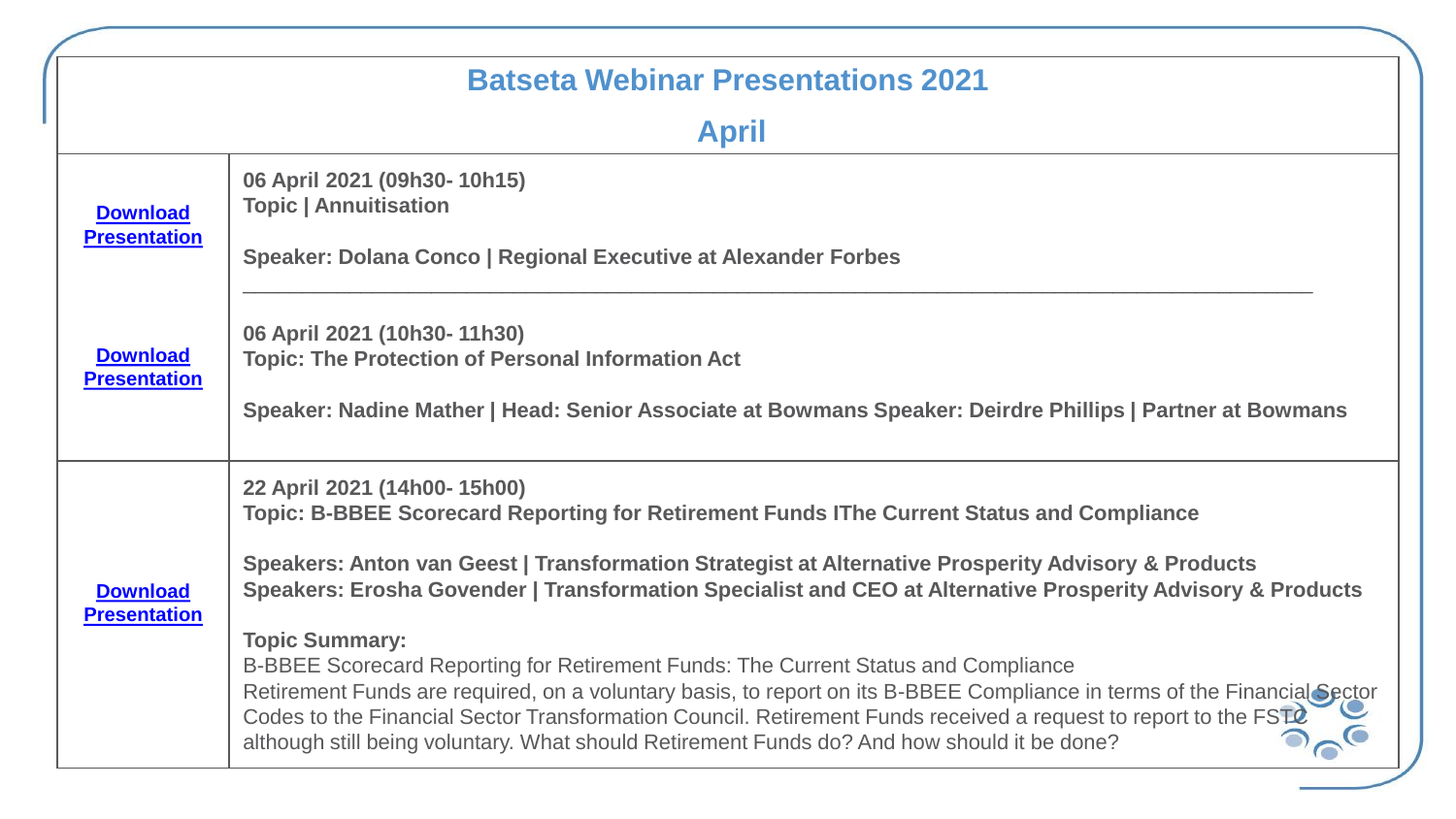## **May**

| 11 May 2021 (09h30-10h00)<br><b>Topic: Member Data Dilemma: Unclaimed Benefits</b>                                                                                                                                                                                                                                                                                                                        |
|-----------------------------------------------------------------------------------------------------------------------------------------------------------------------------------------------------------------------------------------------------------------------------------------------------------------------------------------------------------------------------------------------------------|
| Speaker: Terence Kelly, Director and CEO @The Digital Databank                                                                                                                                                                                                                                                                                                                                            |
| <b>Topic summary:</b> Too many of the problems in the retirement fund industry today are related to not having<br>the correct and up to date member and beneficiary data. When onboarding a new member into a retirement<br>fund the required Personal Data of the person and beneficiaries needs to be complete and verified and the<br>member biometrically authenticated by DHA. So where do we start? |
| 11 May 2021 (10h30-11h00)<br>Topic: Case Study: A needs matched approach to Group Risks benefits.<br>Speaker: Hercu Pienaar, Technical Marketing Manager @BrightRock Group Risk                                                                                                                                                                                                                           |
| <b>Topic Summary:</b> We invited Hercu Pienaar, Technical Marketing Manager: Group Risk at BrightRock to<br>share a case study on a needs matching approach towards the structuring of the Group Risk benefits. The<br>pillars to the needs matching approach as well as the impact on individual needs of members within the<br>group will be discussed in depth.                                        |
|                                                                                                                                                                                                                                                                                                                                                                                                           |

 $\frac{1}{2}$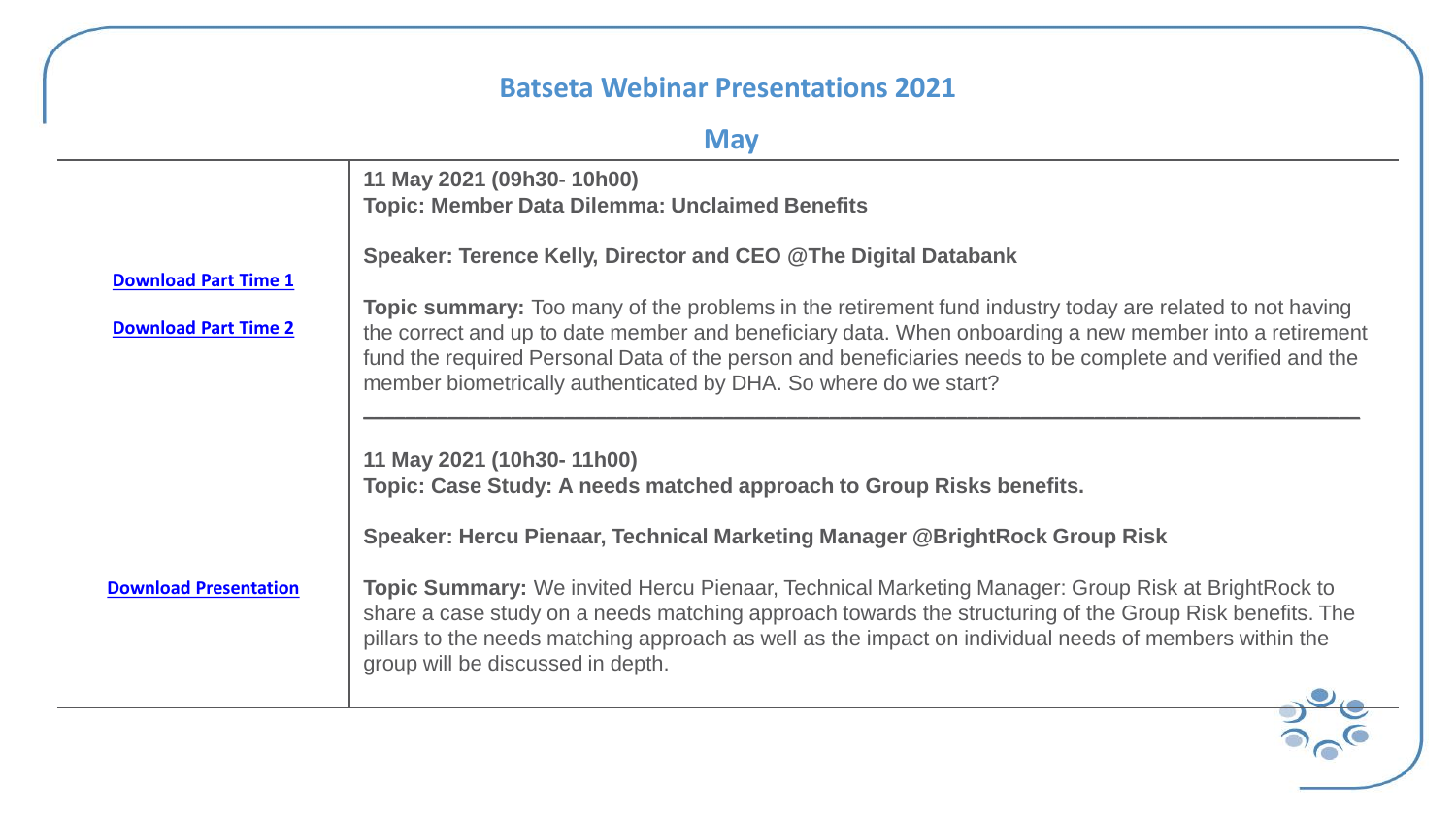#### **June**

|                                                                                                    | 08 June 2021 (09h30-10h15)<br>Topic: Member Data Dilemma: Streamlining Monthly pension payments   issuing of statements  the<br>annual processing of the Certificate of Existence   issuing of annual benefit statement<br>Speakers: Terry Kelly   Founder and Director at The Digital Data Bank                                                                                                                                                               |
|----------------------------------------------------------------------------------------------------|----------------------------------------------------------------------------------------------------------------------------------------------------------------------------------------------------------------------------------------------------------------------------------------------------------------------------------------------------------------------------------------------------------------------------------------------------------------|
| <b>Download Presentation</b>                                                                       | <b>Topic Summary:</b><br>Our speakers will unpack the following processes:<br>. What data should be made available at the on-boarding stage, Monthly pension payments (checking who<br>may have passed away since the last payment, checking for<br>duplicates and verifying bank accounts), Monthly Statements, Certificate of Existence (Remote Biometric<br>Authentication), Annual Benefit Statements and Demonstration of the technology                  |
| <b>Download Presentation</b><br><b>Download Presentation</b><br><b>Download Presentation Video</b> | 08 June 2021 (11h30-11h45)<br>Topic: Aligning South Africa's climate-related financial disclosure with global best practice project.<br>Speakers: Cecilia Bjerborn Murai   Consultant at IFC<br>Speakers: Wanjiru Kirima   Consultant at IFC<br><b>Speakers: Ben Gaffney   Coordinator at IFC</b><br>Speakers: Brent Cloete   Head of Climate Change and Energy practice at DNA Economics<br>Speakers: Louise Gardiner   Sustainable Finance Specialist at IFC |
|                                                                                                    | <b>Topic Summary:</b><br>Batseta in association with IFC, is delighted to invite you to an awareness session regarding<br>the ESG integration training scheduled to launch in August 2021.<br>This short session will provide an overview of the content, objectives and intended outcomes<br>of the training course, including alignment with regulatory requirements. We will also cover<br>what can be expected on the FSCA survey.                         |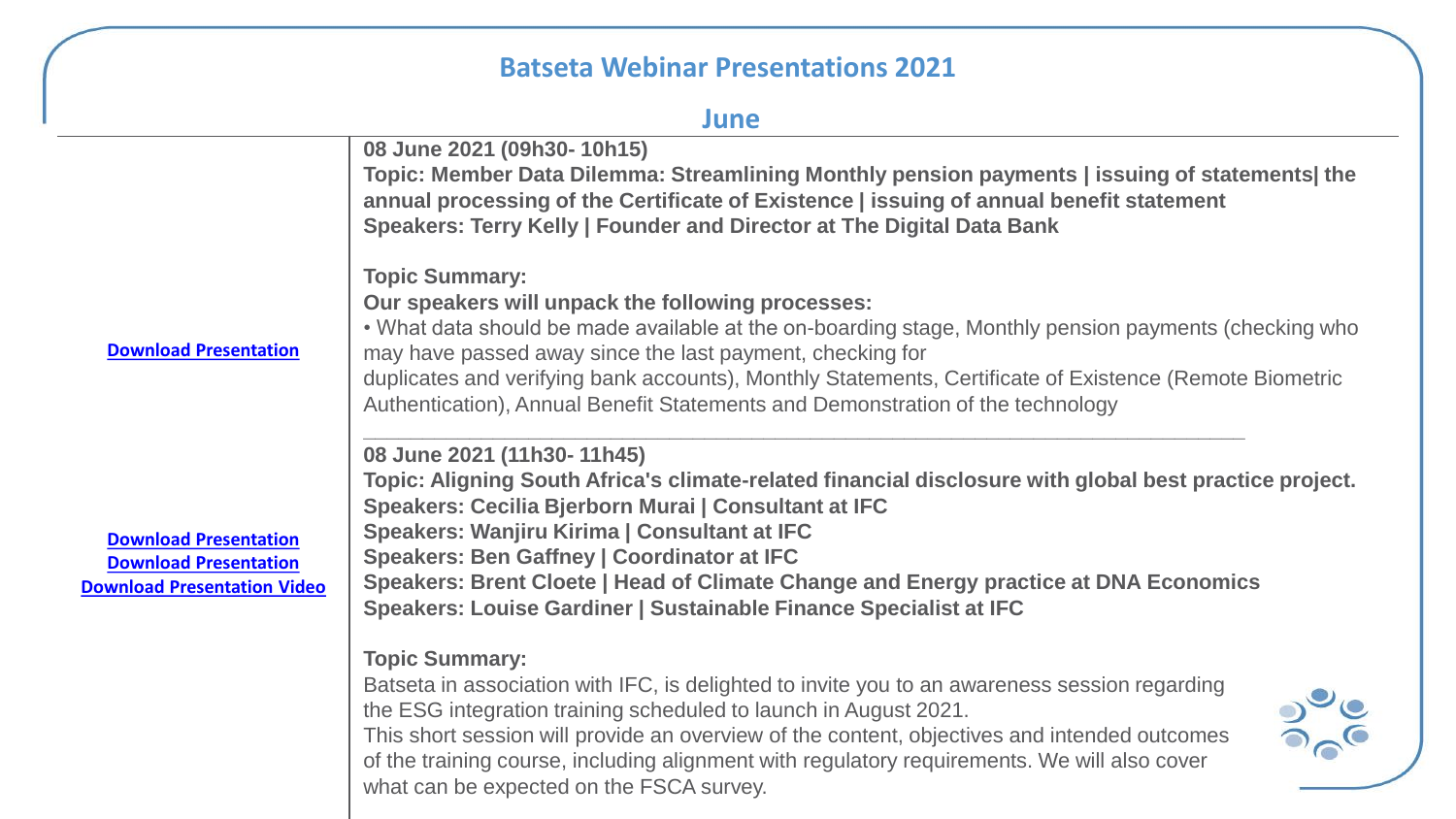| ٠ | ۹. | . .<br>٠. |
|---|----|-----------|
|   |    |           |

|                              | 22 June 2021 (09h30-10h15)<br>Topic: Manage "Private Equity: A Beneficial Component of Offshore Allocations"<br>Speakers: Svenja Becker  Managing Partner, Treena Maguire   Director, Client Relations and Norbert Stelzer<br>Managing Partner at Moravia Capital                                                                                                                                                                                                                                                                                                                                                                                                                                                                           |
|------------------------------|---------------------------------------------------------------------------------------------------------------------------------------------------------------------------------------------------------------------------------------------------------------------------------------------------------------------------------------------------------------------------------------------------------------------------------------------------------------------------------------------------------------------------------------------------------------------------------------------------------------------------------------------------------------------------------------------------------------------------------------------|
| <b>Download Presentation</b> | <b>Topic Summary:</b><br>In South Africa, there is a growing awareness and appetite for Private Market asset classes, as the benefits<br>and risks become better understood and as changes to Regulation 28 enable higher allocations to the different<br>strategies. We invite you to join us to explore International Private Equity as a strategy to maximise growth and<br>strengthen ESG ambitions through your offshore allocations; The benefits to a pension fund portfolio to<br>enhance returns without increasing risk; The strong ESG fundamentals of Private Equity strategies; Some of<br>the concerns that arise when looking at Private Equity; Taking an integrated, holistic approach to investing in<br>the asset class. |
| <b>Download Presentation</b> | 22 June 2021 (10h45-11h30)<br><b>Topic: Derivatives demystified</b><br>Speakers: Odwa Sihlobo   Co-Head of the Multi-Asset team at Prescient Investment Management<br><b>Topic Summary:</b><br>Odwa Sihlobo, Co-Head of the Multi-Asset team at Prescient Investment Management, unpacks<br>how we shouldn't overcomplicate derivatives – and why they should be considered within an<br>investment process.<br>He'll cover:<br>• What are derivatives?<br>• How and why investment managers use them.                                                                                                                                                                                                                                      |
|                              | • The risks associated with derivatives – and how to mitigate them                                                                                                                                                                                                                                                                                                                                                                                                                                                                                                                                                                                                                                                                          |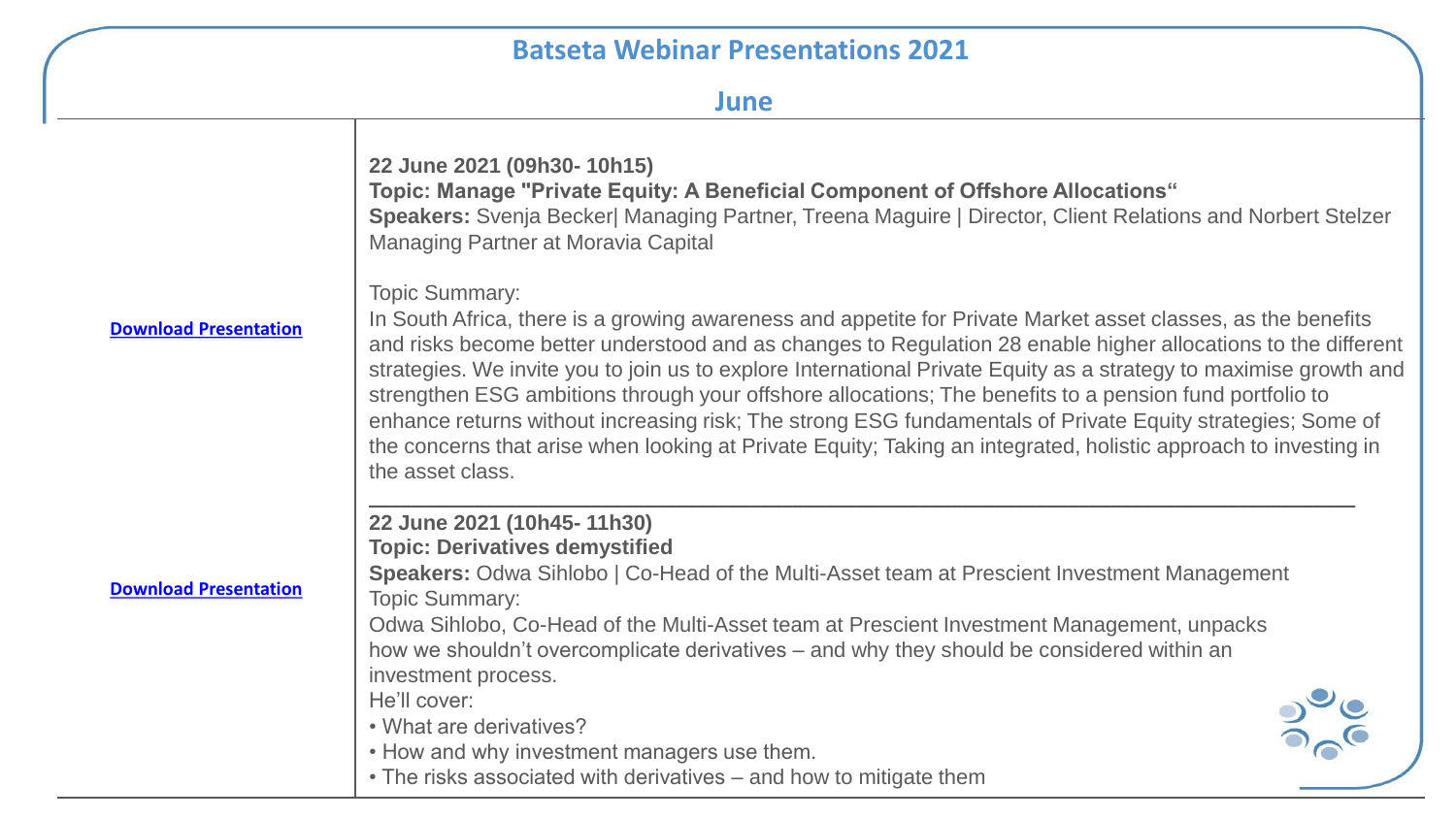# **July**

|                              | 13 July 2021 (10h45-11h30)<br>Topic: How to integrate machine learning in the asset manager selection process.<br>Speakers: Dr Daniel Page   Head of Quantitative Strategies at 27 four Investment Managers                                                                                                                                                                                                                                                                                                                                                                                        |
|------------------------------|----------------------------------------------------------------------------------------------------------------------------------------------------------------------------------------------------------------------------------------------------------------------------------------------------------------------------------------------------------------------------------------------------------------------------------------------------------------------------------------------------------------------------------------------------------------------------------------------------|
| <b>Download Presentation</b> | <b>Topic Summary:</b><br>Machine learning or artificial intelligence is all around us and applied in our everyday life, from our<br>cell phones recognizing our faces to voice recognition used for telephonic banking. Machine<br>learning is the process of optimizing data to define unobservable relationships that can be used for<br>predictive purposes. This webinar will provide insight into the application of machine learning<br>within an investment framework, specifically assessing asset managers in attempt to determine<br>those that are expected to outperform in the future |

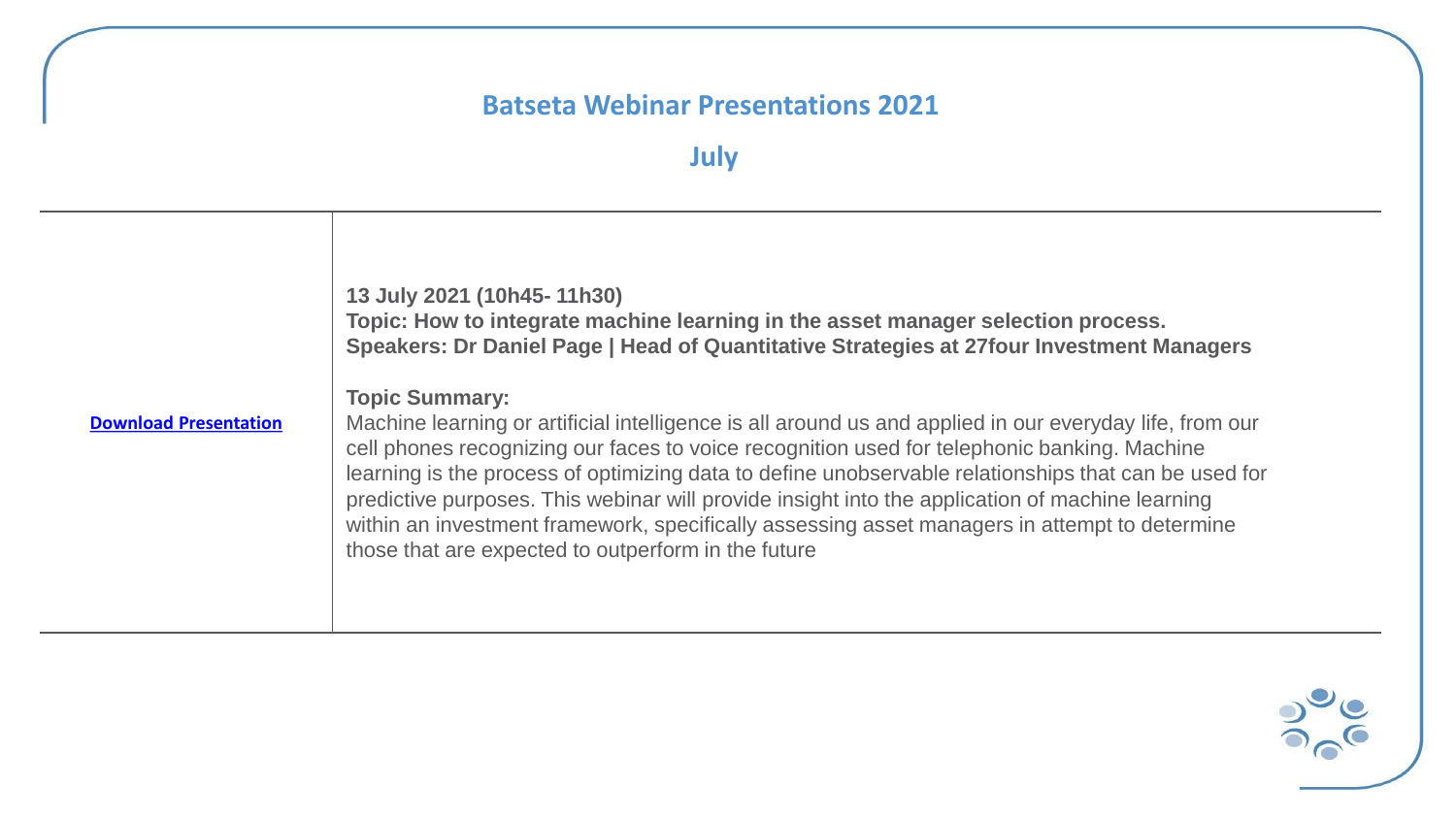| <b>August</b> |  |  |  |  |  |
|---------------|--|--|--|--|--|
|---------------|--|--|--|--|--|

**[Download Presentation](https://0e1cb70d-72e0-4c2c-bf8b-b449f072b6a7.usrfiles.com/ugd/0e1cb7_dddf2141e9684a538dd2e4382265848a.pdf) [Download Presentation](https://0e1cb70d-72e0-4c2c-bf8b-b449f072b6a7.usrfiles.com/ugd/0e1cb7_51c728f687cc4357ace54012cacfcf04.pdf) 11 August 2021 (09h30- 10h15) Topic: Member Data Dilemma: The Member Data Consolidation approach Speakers: Terry Kelly | Founder and Director at The Digital Data Bank Topic Summary:** "A single approach to searching, matching and collecting contact data is going to cost too much and take too long. This challenge needs a fresh approach that is going to require all effected parties to agree on a way forward. 4mil people need to be found. The longer it takes to find these people the more difficult it is going to become. The first step is to consolidate all the data in a single folder so that we know what we have compared to what we need. The data needs to be segmented and there will be a different approach to different segments. The Pension industries Unclaimed Benefit problem is not the only fund or trust looking for people. There are quite a few and they all have similar problems. By sharing this insight between all parties we will get the job done faster and cheaper." **\_\_\_\_\_\_\_\_\_\_\_\_\_\_\_\_\_\_\_\_\_\_\_\_\_\_\_\_\_\_\_\_\_\_\_\_\_\_\_\_\_\_\_\_\_\_\_\_\_\_\_\_\_\_\_\_\_\_\_\_\_\_\_\_\_\_\_\_\_\_\_\_\_\_\_\_\_\_\_\_\_\_\_\_\_\_\_\_\_\_\_\_\_ 11 August 2020 (10h45- 11h30) Topic: Member Data Dilemma: The Member Data Consolidation approach Speakers: Odwa Sihlobo | Co-Head of the Multi-Asset team at Prescient Investment Management Topic Summary:** Odwa Sihlobo, Co-Head of the Multi-Asset team at Prescient Investment Management, unpacks how we shouldn't overcomplicate derivatives – and why they should be considered within an investment process. He'll cover: • What are derivatives? • How and why investment managers use them. • The risks associated with derivatives – and how to mitigate them.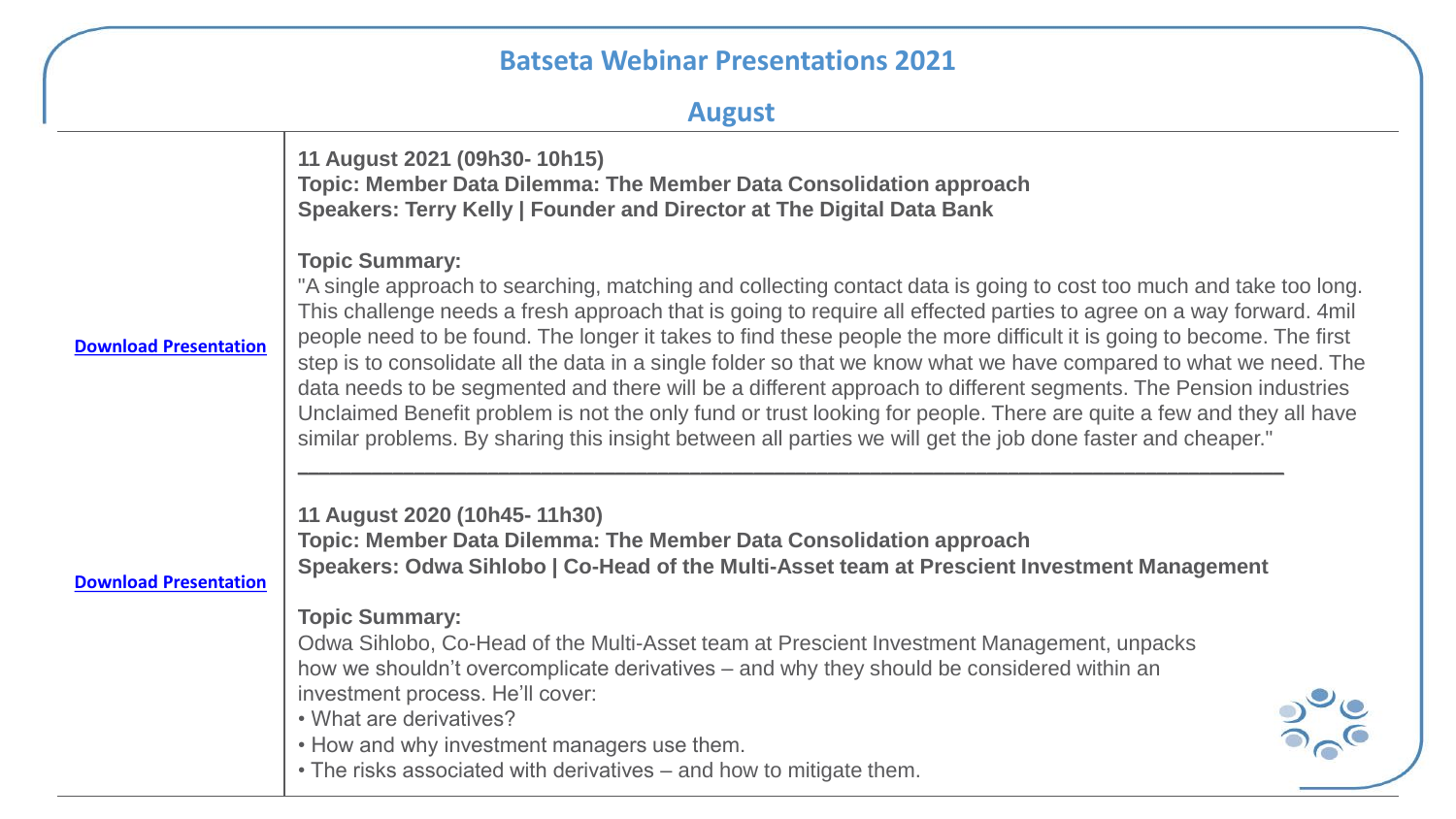# **September**

| <b>Download Presentation</b> | 07 September 2021 (10h45-11h30)<br>Topic   "Benchmarks as tool in your investment strategy"<br>Speaker: Jonathan Brummer  Senior Investment Consultant at RisCura<br><b>Topic Summary: Main points:</b><br>• Benchmarks are an important part of the investment strategy development process<br>• Benchmark best practices – what makes a good benchmark<br>• Benchmarks as a tool to guide outcomes<br>• Benchmarks as a tool to aid understanding<br>• Understanding what some common benchmarks actually mean |  |
|------------------------------|------------------------------------------------------------------------------------------------------------------------------------------------------------------------------------------------------------------------------------------------------------------------------------------------------------------------------------------------------------------------------------------------------------------------------------------------------------------------------------------------------------------|--|
|                              |                                                                                                                                                                                                                                                                                                                                                                                                                                                                                                                  |  |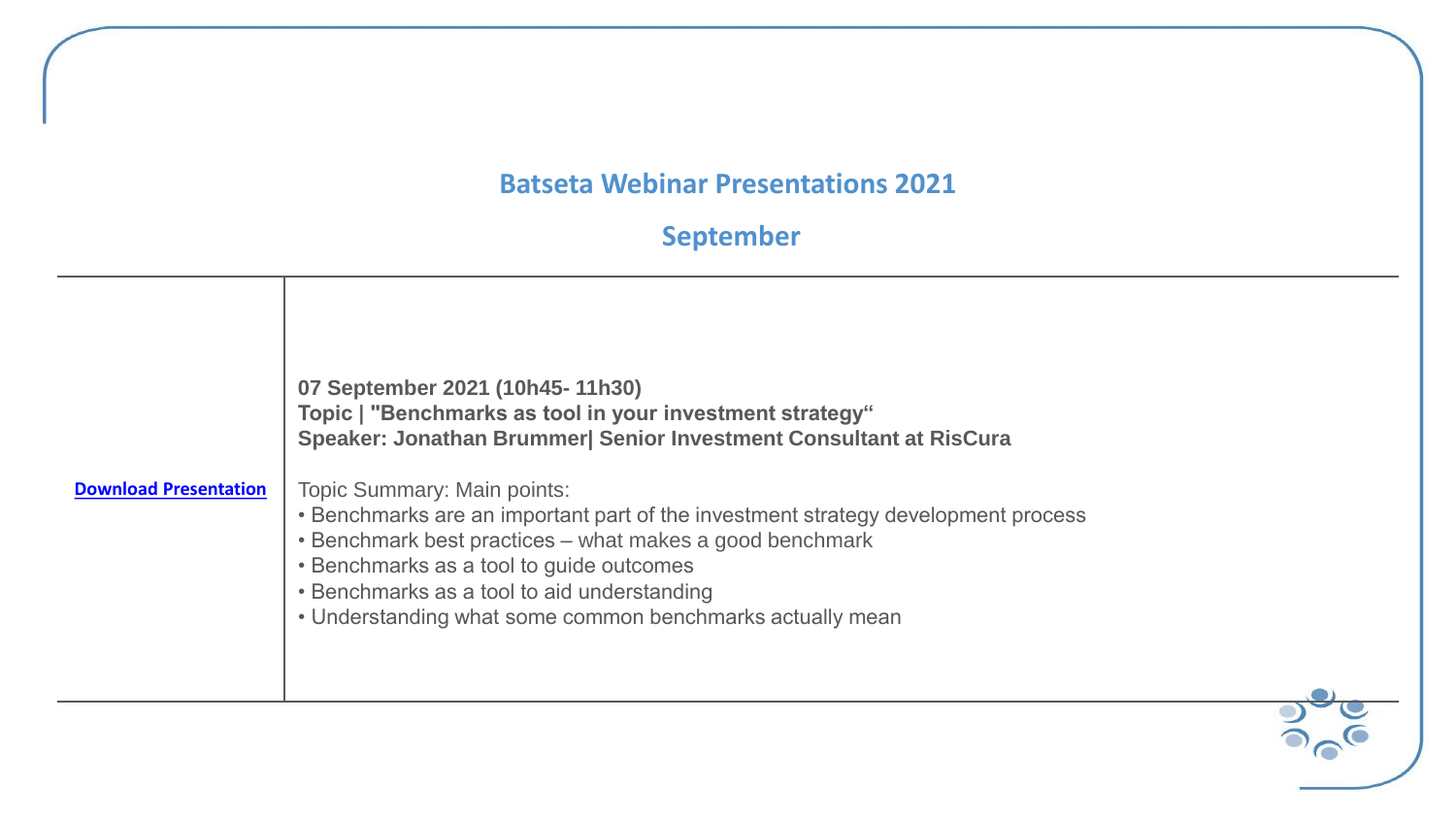# **September**

| <b>Download</b><br><b>Presentation</b> | 21 September 2021 (09h30-10h15)<br>Topic   Data insights into Sustainable Investing -measurement and reporting.<br>Speaker: Hannah Simons   Head of Sustainability Strategy at Schroders<br><b>Topic Summary:</b><br>Hannah Simons, Head of Sustainability Strategy at Schroders will share her insights into how sustainability is<br>measured and reported upon at the global asset and wealth management firm, Schroders. Schroders has been<br>incorporating sustainability into investments since 1998, when they hired their first sustainable investing analyst.                                                                                                                                                                                                            |
|----------------------------------------|------------------------------------------------------------------------------------------------------------------------------------------------------------------------------------------------------------------------------------------------------------------------------------------------------------------------------------------------------------------------------------------------------------------------------------------------------------------------------------------------------------------------------------------------------------------------------------------------------------------------------------------------------------------------------------------------------------------------------------------------------------------------------------|
| <b>Download</b><br><b>Presentation</b> | 21 September 2021 (10h45-11h30)<br><b>Topic   Four Part Webinar Series on Member Data Dilemma</b><br>Speaker: Terry Kelly   CEO at The Digital Data Bank<br><b>Topic Summary:</b><br>Following the three sessions on Member Data Dilemma, Terry Kelly will utilize this last segment to recap the<br>discussions from the previous sessions and provide a way forward to tackle the member data issues. A recap of what<br>was previously covered:<br>11 May - Member Data Dilemma: Unclaimed Benefits<br>08 June - Member Data Dilemma: Streamlining Monthly pension payments   issuing of statements   the annual<br>processing of the Certificate of Existence   issuing of annual benefit statement<br>10 August - Member Data Dilemma: The Member Data Consolidation approach |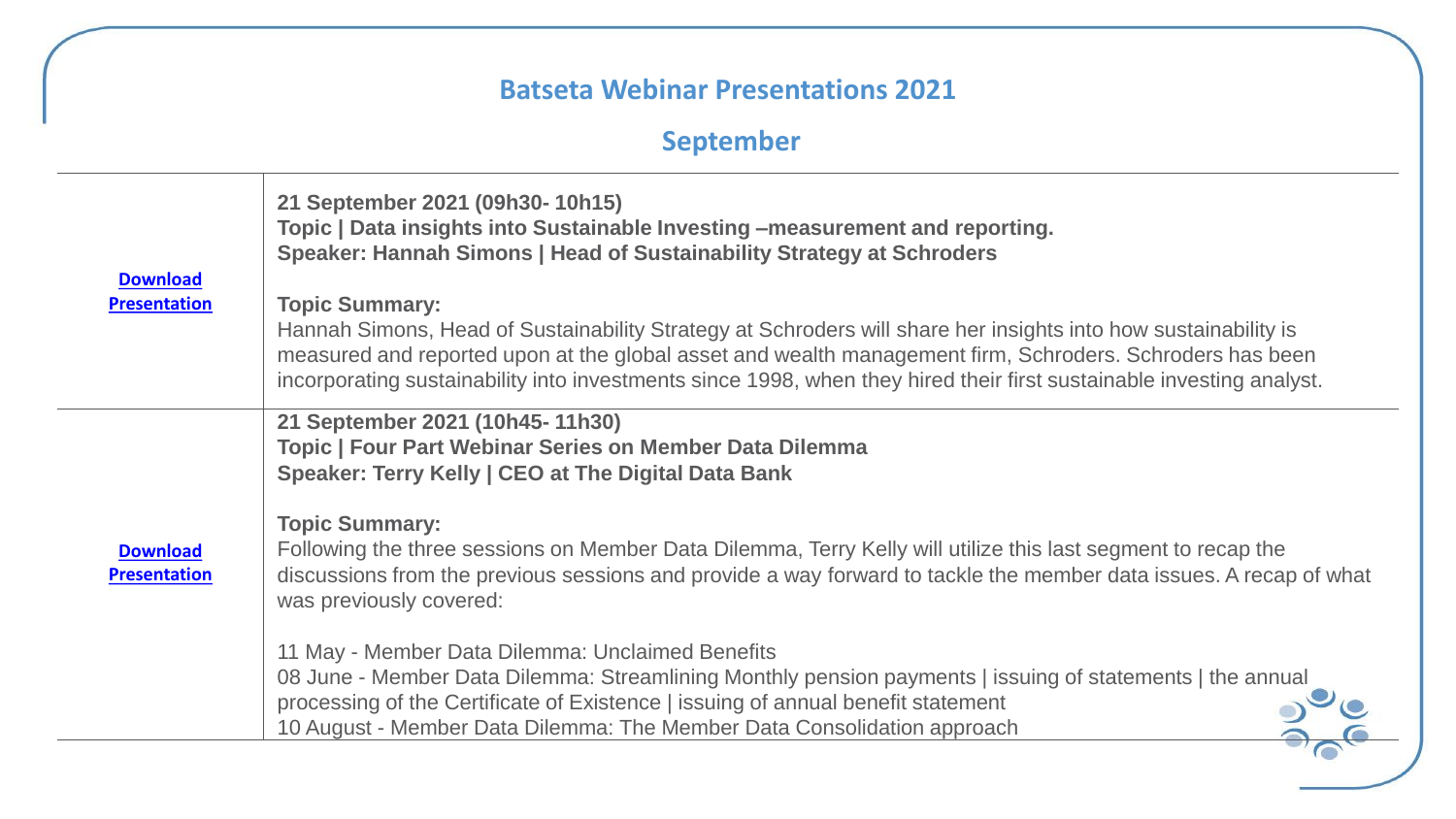#### **October**

| <b>Download Presentation</b> | 05 October 2021 (09h30-10h15)<br><b>Topic   ESG: The Ugly Truth!</b><br>Speaker: Chinell Bermosky   Old Mutual Corporate Consultant (Large Enterprise Market) at Old Mutual Corporate<br><b>Topic Summary</b><br>Unintended consequences are outcomes of a purposeful action that are not intended or foreseen. What are some of the<br>unintended consequences of ESG investments and the strategy you choose? |
|------------------------------|-----------------------------------------------------------------------------------------------------------------------------------------------------------------------------------------------------------------------------------------------------------------------------------------------------------------------------------------------------------------------------------------------------------------|
| <b>Download Presentation</b> | 05 October 2021 (10h45-11h30)<br><b>Topic: Group Risk Needs-matched insurance</b><br>Speaker: Schalk Malan   CEO and Clyde Parsons   Chief Innovation Officer at BrightRock Group Risk<br><b>Topic Summary</b><br>Bringing change to the group risk market                                                                                                                                                      |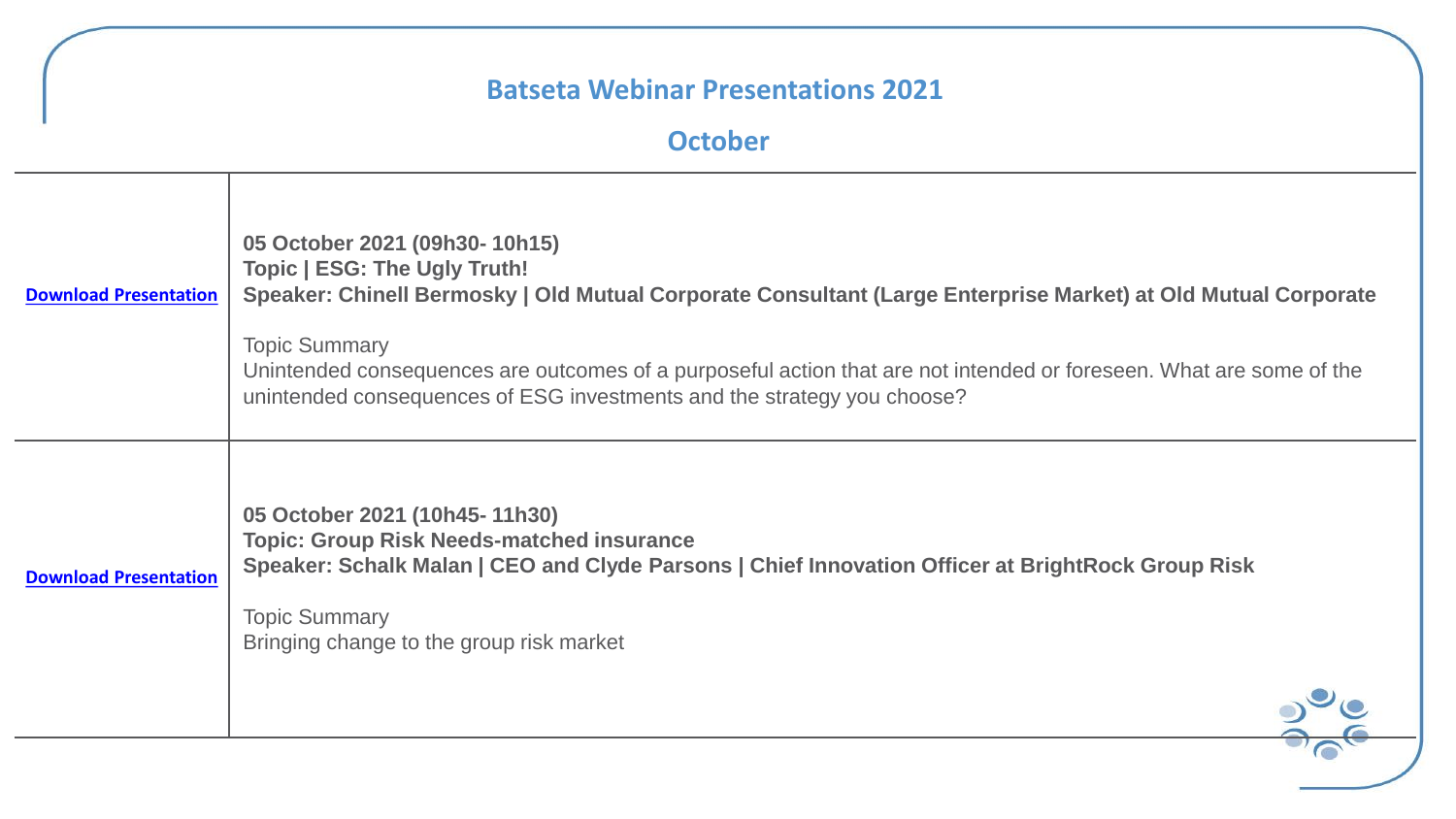# **October**

|                              | 14 October 2021 (10h00-11:00)<br>Topic   Are investors getting the information they want from ESG reports?<br>Moderator: Corli le Roux, Independent ESG Consultant and Associate at Six Capitals Advisory<br>Eszter Vitorino   Senior Responsible Advisor at Kempen Capital Management<br>Kutlwano Mokhele   Member Benefits Coordinator at National Union of Metalworkers of South Africa<br>Lin Sanford   Principal Executive Officer (CPEO) at Mondi Mpact Group Fund<br>Louise Gardiner   Consultant at International Finance Corporation                                                                                                                                                                                                                                                                                                                                                                |  |
|------------------------------|--------------------------------------------------------------------------------------------------------------------------------------------------------------------------------------------------------------------------------------------------------------------------------------------------------------------------------------------------------------------------------------------------------------------------------------------------------------------------------------------------------------------------------------------------------------------------------------------------------------------------------------------------------------------------------------------------------------------------------------------------------------------------------------------------------------------------------------------------------------------------------------------------------------|--|
| <b>Download Presentation</b> | <b>Topic Summary</b><br>Recently, there has been a significant increase in investor interest and engagement on companies'<br>performance and disclosure on environmental, social and governance (ESG) issues. Investors are<br>increasingly relying on a wide range of ESG data when making decisions about where to invest their money.<br>The increase in sustainable and responsible investment has put ESG metrics higher up on the list of<br>performance considerations. This is increasingly important in emerging and developing economies, where<br>the boom in investment opportunities combined with significant sustainability challenges, such as climate<br>change, biodiversity loss, and human rights presents investors with new risks and opportunities.<br>Join the GRI Africa and Batseta webinar exploring whether investors are getting the information they want<br>from ESG reports? |  |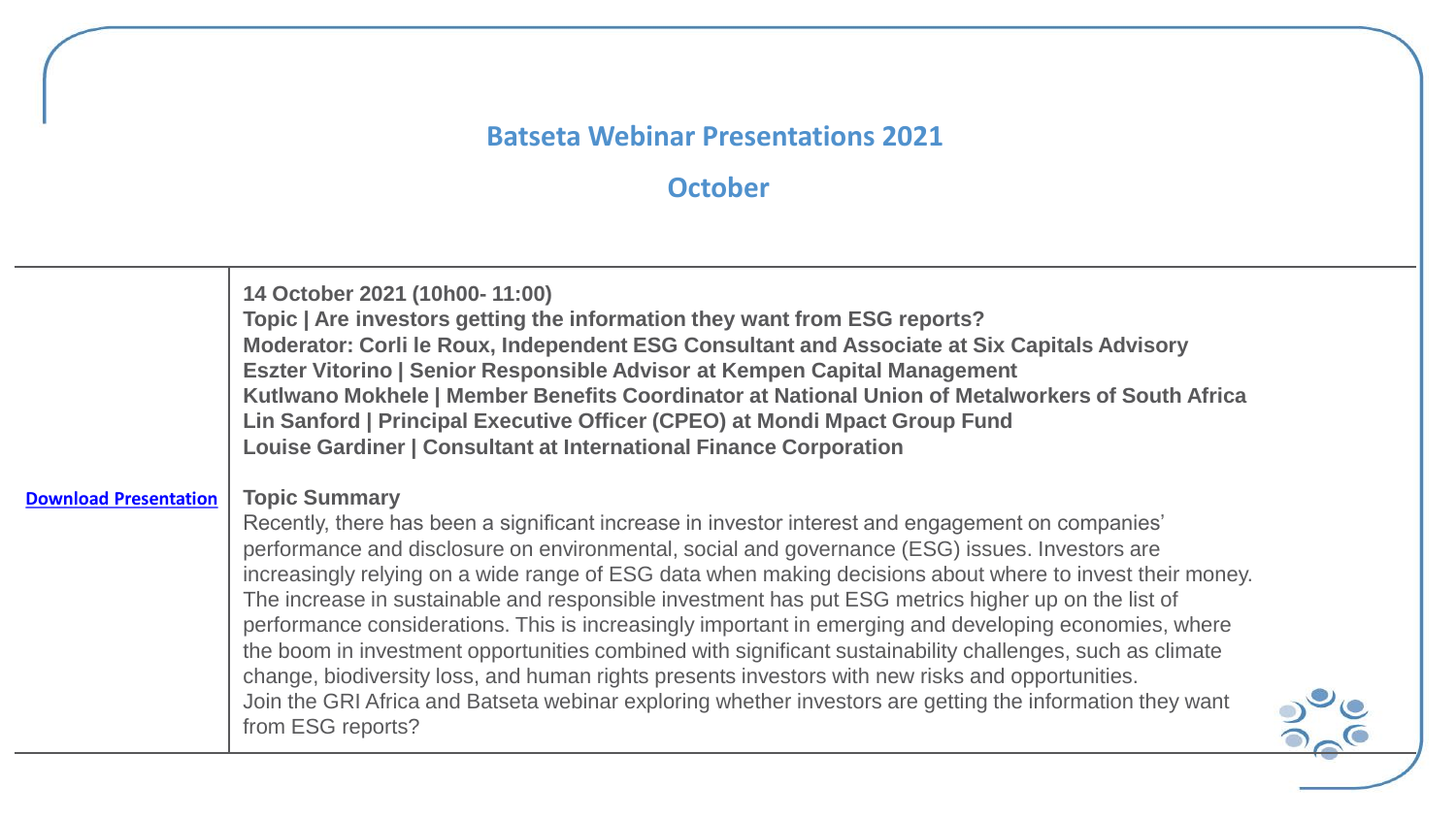**October**

| <b>Download Presentation</b> | 19 October 2021 (09h30-10:15)<br><b>Topic   The Value Advice</b><br>Speaker Delores La Vita   Old Mutual Corporate Consultant (Large Enterprize Market) at Old Mutual Corporate<br><b>Topic Summary</b><br>With an increased focus on costs, it is worthwhile re-emphasizing the value of advice. Given that so few<br>South Africans retire comfortably, outcomes for members should be a key focus of our industry. Please join<br>us as we share our insights |
|------------------------------|------------------------------------------------------------------------------------------------------------------------------------------------------------------------------------------------------------------------------------------------------------------------------------------------------------------------------------------------------------------------------------------------------------------------------------------------------------------|
|                              |                                                                                                                                                                                                                                                                                                                                                                                                                                                                  |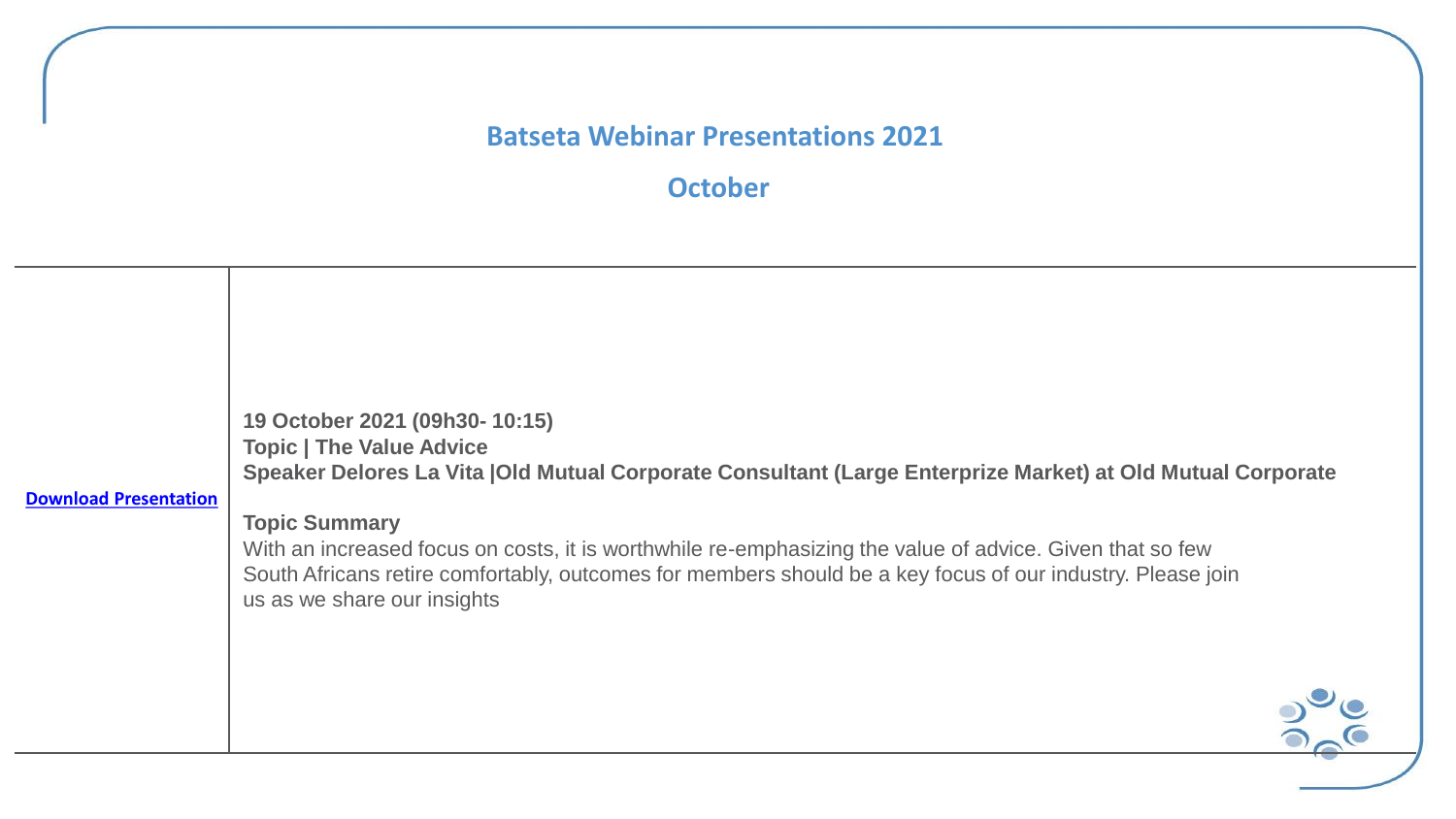#### **November**

| <b>Download Presentation</b> | 02 November 2021 (09h30-10h15)<br>Topic   An offshore perspective on Private Equity allocations<br>Speaker: Tanja Lukas  Investment Director at Schroders Capital                                                                                                                                                                                                                                                                                                                                                                                                                                                                                                                                                                                                                                |
|------------------------------|--------------------------------------------------------------------------------------------------------------------------------------------------------------------------------------------------------------------------------------------------------------------------------------------------------------------------------------------------------------------------------------------------------------------------------------------------------------------------------------------------------------------------------------------------------------------------------------------------------------------------------------------------------------------------------------------------------------------------------------------------------------------------------------------------|
|                              | Topic Summary: In this webinar, Tanja Lukas of Schroders Capital will explore the case for offshore Private Equity<br>allocation in an institutional investor's investment strategy and explore the global trends in institutional investor allocation to<br>the asset class. Schroders Capital is the private market investment division of Schroders, the global asset management<br>group. Schroders Capital is responsible for managing \$70 billion of client capital across a diversified range of asset classes,<br>including Private Equity, Real Estate, Infrastructure, Securitised Products, Insurance Linked Securities and Impact. Its team<br>has been operating in private markets for over two decades.                                                                          |
| <b>Download Presentation</b> | 02 November 2021 (10h45-11h30)<br><b>Topic: Infrastructure: Why now?</b><br>Speaker: Luzuko Nomjana   Portfolio Manager and Credit Structuring Specialist at Prescient Investment<br><b>Management</b><br>Speaker: Conway Williams   Head of Credit at Prescient Investment Management<br><b>Topic Summary</b><br>Join Conway Williams and Luzuko Nomjana from Prescient Investment Management as they define what<br>infrastructure is, and they'll also unpack why one should consider investing in<br>infrastructure right now. The team will explain the direct link between infrastructure investment and economic<br>growth, as well as its positive social and environmental impact. Furthermore, they will emphasise what<br>investors should expect from their infrastructure managers. |